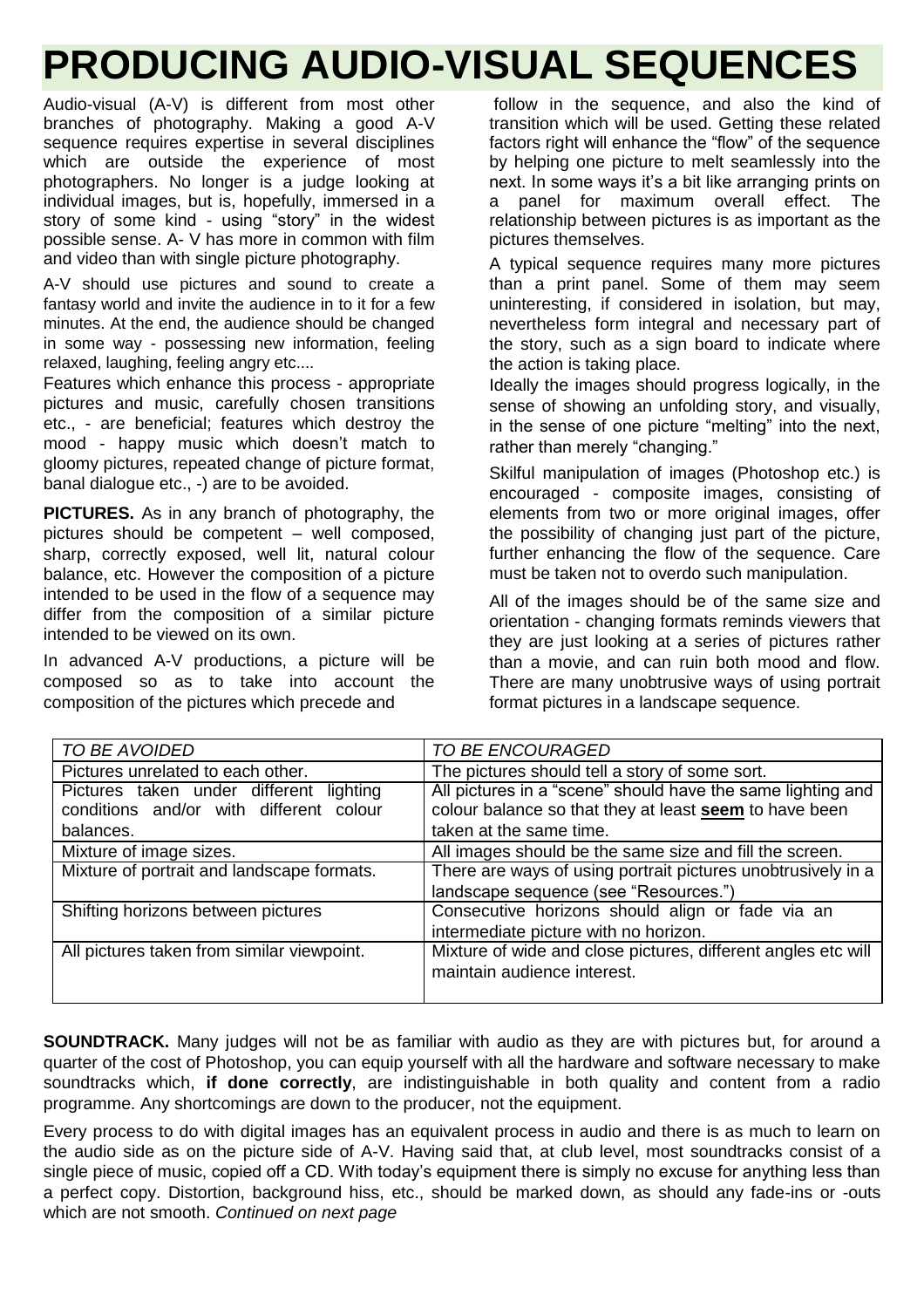If there is a voice-over, the script should be well written, using the minimum number of words necessary to convey the information. It should be clearly spoken. There should be gaps in the dialogue for the audience to absorb what has just been said. The voice should be well recorded and sound natural. Far too often amateur voice recordings have a hard metallic edge ("space invaders" type sound) due to misuse of either recorder or software. This simply should not happen, and should be marked down, just as overexposed pictures would be marked down. In fact all audio faults should be marked as harshly as picture faults**. It follows, of course, that A-V judges need to recognise these problems.** 

If spot sound effects are used, they should be relevant, sound "right" and be at an appropriate loudness. The whole soundtrack should be smoothly mixed so that it "flows" in a natural and unobtrusive way.

| TO BE AVOIDED                                   | TO BE ENCOURAGED                                           |
|-------------------------------------------------|------------------------------------------------------------|
| "This is the city of Glasgow, which is situated | "Glasgow, on the Clyde"                                    |
| on the river Clyde "                            |                                                            |
| "fourteen point six centimetres wide by         | "about the size of a postcard"                             |
| eleven point three centimetres high"            |                                                            |
| Music faded out at the end of the pictures or   | Edit the music to shorten it - preserving the natural end) |
| the sequence padded out with inferior pictures  |                                                            |
| until the music ends.                           |                                                            |
| Continuous dialogue.                            | Pauses allow the audience to absorb what has been said.    |
| Popping "p"s.                                   | Correct use of microphones                                 |
| "Space invaders" hollow metallic sound to       | Use recorder and software correctly                        |
| voice.                                          |                                                            |
| Music which doesn't match the "mood" of the     | Pictures and music should be sympathetic to each other     |
| pictures.                                       | in all respects.                                           |
|                                                 |                                                            |

**PRODUCTION.** The act of assembling sound and pictures into a seamless "whole" which should be greater than the sum of its parts. This is the most important area, where sequences can be made or broken. Idea, title, story, structure, script and message can create a mood. Selection of pictures, music and transitions can match, enhance, or deliberately change, that mood. A sequence should have a beginning (setting the scene, establishing the location etc) a middle (usually the bulk of the story) and an end (wrapping things up neatly, or, sometimes having an unexpected comedic twist.) Transitions should be carefully chosen to match the "mood" of the pictures and the shape of prominent features in the pictures. Transitions, zooms, pans etc used merely "because they are there" are counter-productive.

| TO BE AVOIDED                            | TO BE ENCOURAGED                                              |
|------------------------------------------|---------------------------------------------------------------|
| "Two sequences in one" leading to        | The aim should be clear - if two subjects need to be covered, |
| confusion.                               | consider if it would be better to make two sequences.         |
| Too much detailed information.           | Consider your audience - detail may be acceptable to a        |
|                                          | group of enthusiasts, but not a general audience.             |
| Zoom onto "nothing"                      | There should be a reason for using any effect.                |
| Repeated zooms.                          | Use special effects sparingly and always for a reason.        |
| Repeated zooms "in."                     | Zooms "out" are more interesting as new information is        |
|                                          | revealed - but not too often!                                 |
| Use of effects "because they are there." | There should be a reason for using any effect.                |
| Pointless video.                         | Video should be used only if it adds something.               |
| Wobbly video.                            | Use a tripod! Then video will better match the rock-steady    |
|                                          | still images.                                                 |

| Continuous movement making the | Use movement sparingly and only when the story requires it. |
|--------------------------------|-------------------------------------------------------------|
| audience sea-sick.             |                                                             |